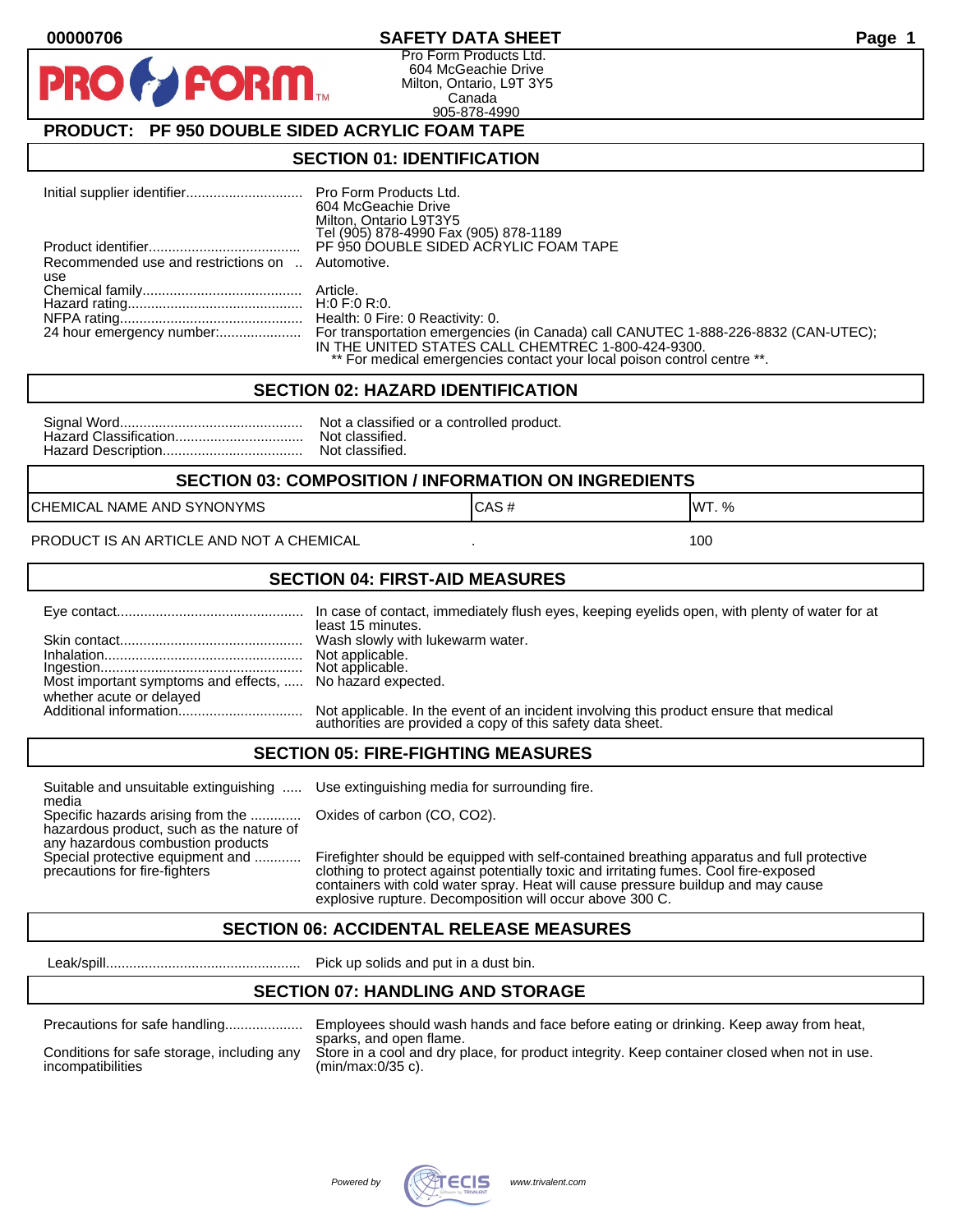## **PRODUCT: PF 950 DOUBLE SIDED ACRYLIC FOAM TAPE**

#### **SECTION 08: EXPOSURE CONTROLS / PERSONAL PROTECTION**

| <b>INGREDIENTS</b>               | TWA | <b>ACGIH TLV</b><br>STEL                                                                                                          | <b>IPEL</b> | <b>OSHA PEL</b><br><b>STEL</b>                                                       | <b>NIOSH</b><br>IREL |
|----------------------------------|-----|-----------------------------------------------------------------------------------------------------------------------------------|-------------|--------------------------------------------------------------------------------------|----------------------|
|                                  |     | Not applicable.<br>Not applicable.<br>Not applicable.<br>Wear adequate protective clothes.<br>Safety boots per local regulations. |             | Educate and train employees on the safe use and handling of the product. Employees   |                      |
| Appropriate engineering controls |     | General ventilation.                                                                                                              |             | should wash their hands and face before eating, drinking, or using tobacco products. |                      |

## **SECTION 09: PHYSICAL AND CHEMICAL PROPERTIES**

| Appearance/Physical state                      | Tape.                                                             |
|------------------------------------------------|-------------------------------------------------------------------|
|                                                | Various colours. (Prolonged storage may lead to discolouration.). |
|                                                | Slight.                                                           |
|                                                | Not applicable.                                                   |
| Vapour pressure (mm Hg)                        | Not applicable.                                                   |
|                                                | Not applicable.                                                   |
|                                                | Not applicable.                                                   |
| Relative Density (Specific Gravity)            | No data.                                                          |
| Melting / Freezing point (deg C)               | Not applicable.                                                   |
|                                                | Insoluble.                                                        |
| Initial boiling point / boiling range (deg C). | Not applicable.                                                   |
|                                                | Not applicable.                                                   |
| Flash point (deg C), method                    | Not applicable.                                                   |
| Auto ignition temperature (deg C)              | Not applicable.                                                   |
| Upper flammable limit (% vol)                  | Not applicable.                                                   |
| Lower flammable limit (% vol)                  | No Data.                                                          |
| Partition coefficient - n-octanol/water        | No data.                                                          |
|                                                | No data.                                                          |
|                                                | No data.                                                          |

### **SECTION 10: STABILITY AND REACTIVITY**

| Conditions to avoid, including static  Keep away from heat.<br>discharge, shock or vibration<br>Hazardous decomposition products Oxides of carbon (CO,CO2). | Stable at normal temperatures and pressures.<br>Avoid heat, sparks and flames.<br>Possibility of hazardous reactions Will not occur under normal temperature and pressure. |
|-------------------------------------------------------------------------------------------------------------------------------------------------------------|----------------------------------------------------------------------------------------------------------------------------------------------------------------------------|
|                                                                                                                                                             |                                                                                                                                                                            |

# **SECTION 11: TOXICOLOGICAL INFORMATION**

| <b>INGREDIENTS</b>          |                                                                         | ILC50                                                                                   | ILD50 |
|-----------------------------|-------------------------------------------------------------------------|-----------------------------------------------------------------------------------------|-------|
| Effects of chronic exposure | Not expected to pose any hazards.<br>Not applicable.<br>Not applicable. | occupational hygiene adhered to, risks are improbable. May cause mechanical irritation. |       |

### **SECTION 12: ECOLOGICAL INFORMATION**

Persistence and degradability................... Not available.

## **SECTION 13: DISPOSAL CONSIDERATIONS**

and methods of disposal, including any contaminated packaging

Information on safe handling for disposal . Dispose of waste in accordance with all applicable Federal, Provincial/State and local